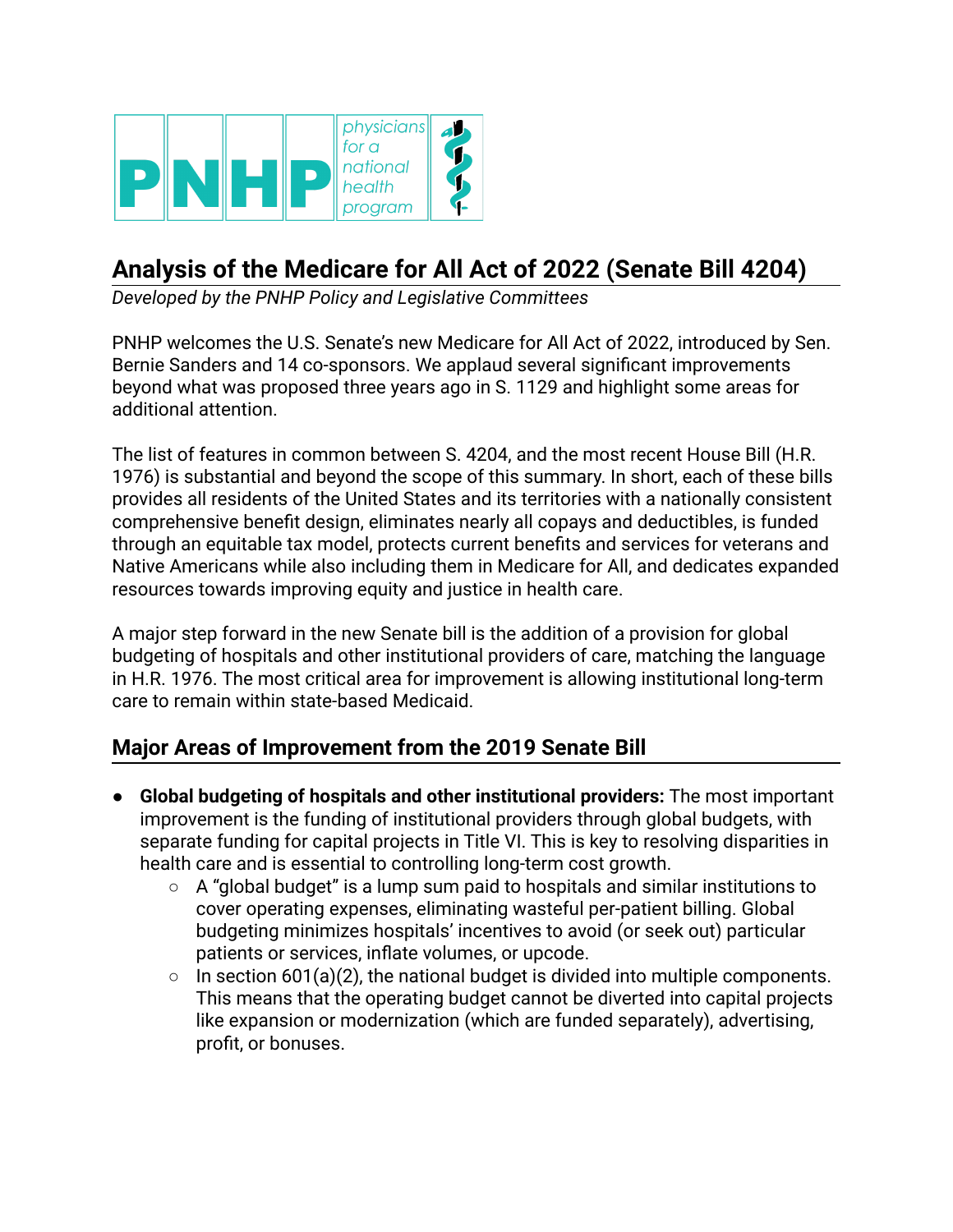- **○** Divorcing the funding of capital projects from the operating budget ensures that new hospitals and facilities are built where they are needed—not simply where profits are highest.
- **○** 611(b)(2)(G)(iii) determines that payment factors for global budgets include a specific factor to decrease health disparities or medically underserved areas.
- **○** 614(b)(2) now matches H.R. 1976 in prioritizing the allocation of capital funding to projects that propose improvements in service to medically underserved areas.
- **○** 601(v)(1) removes language allowing the use of capital budget funds for return on equity capital (which was part of the 2019 bill).
- **○** 615(e) newly matches H.R. 1976 in prohibiting the use of quality metrics or standards for provider payment determinations.
- **● Payments to individual providers through fee-for-service (Sec. 612):** Medicare establishes a national fee-for-service schedule for individual and group providers, similar to language in H.R. 1976 and absent from the 2019 Senate bill.
- **Establishes a new Office of Health Equity** (Sec. 616): This matches language in H.R. 1976.
- **● Broadens definitions of non-discrimination:** Several important categories are protected in section104(a) in the same manner as in H.R. 1976.
- **● Expands benefits:** Some important benefits that had been identified in H.R.1976 had but were not in the previous Senate bill are newly included in S. 4202, including transportation for older individuals with functional limitations, and services provided by a licensed marriage and family therapist or a licensed mental health counselor, in section 201(a)(12) and 201(a)(13).
- **● Increases funding for temporary worker assistance:** Section 602(a) increases to "at least 1% of the national health budget" instead of "1%".
- **● Increases income threshold for prescription drug copayments:** Copayments are withheld for households below 250% of the federal poverty level, a higher threshold than the 200% FPL applied in the 2019 Senate bill. (Note that PNHP prefers the full elimination of these copayments but recognizes the value of increasing the threshold in this manner.)
- **● Improves access to data:** As in H.R. 1976, the new Senate bill grants the Comptroller General unrestricted access to *all* deliberations, records, and data, as does H.R. 1976. (New bill deletes the qualifier "non-proprietary" in front of the word "data.")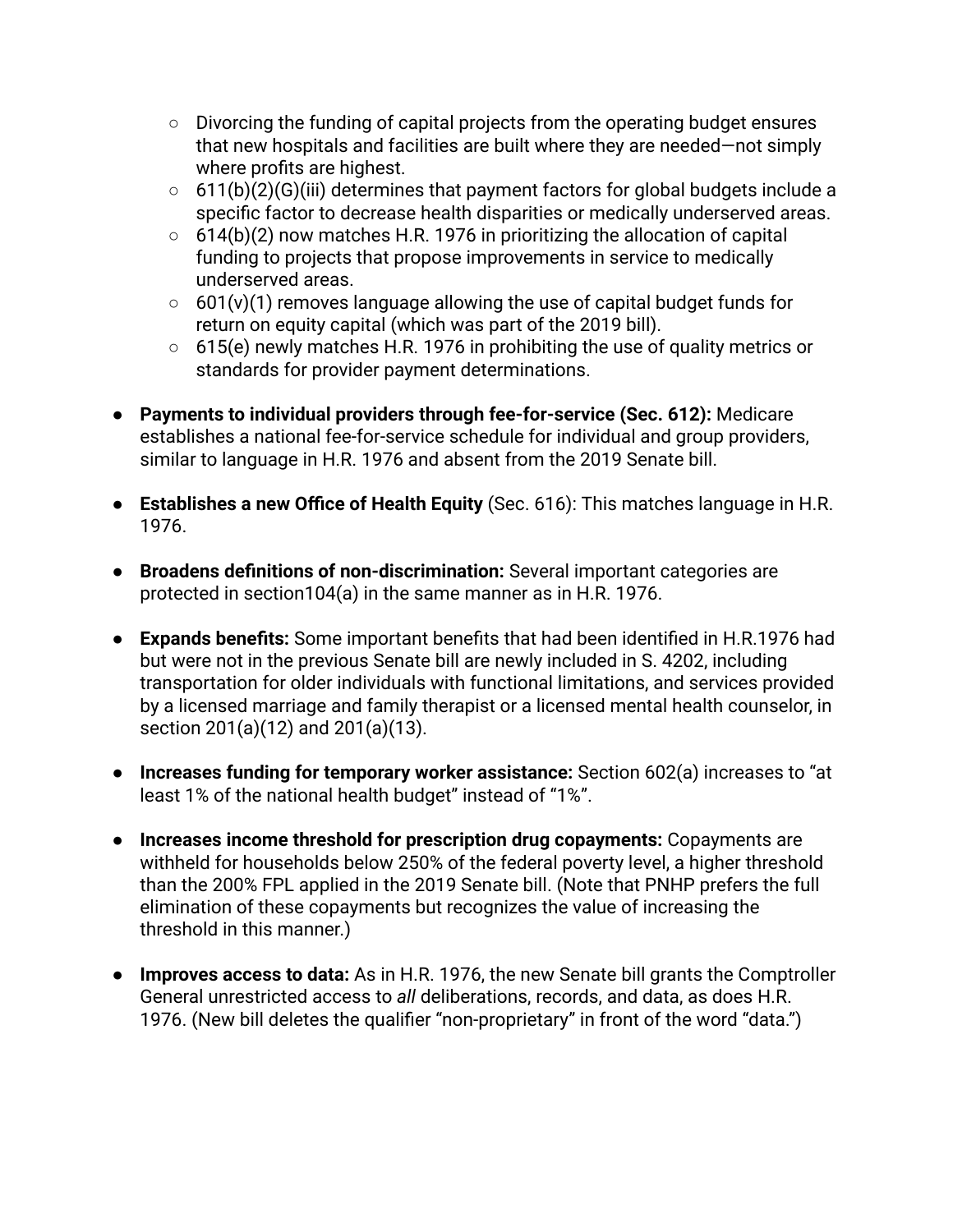### **Areas that need improvement**

- **● Institutional long-term care remains within Medicaid** (Sec. 204), preserving the state-based variations that contribute to inequities, injustice, and complexity.
- **● The four-year transition to Medicare for All is needlessly complex:** The four-year transition creates three simultaneous implementation paths: 1) Immediate improvements in the benefit design (dental, hearing, and vision) for people in traditional Medicare; 2) Optional "buy in" to Medicare for All phased in by age, which alarmingly also *includes commercial Medicare Advantage plans* as an alternative; 3) A new temporary public program available to all age groups, sold on the ACA Marketplace, priced for a 90% actuarial value.
	- The four-year transition delays access to care for the most vulnerable and disenfranchised, exacerbating inequities that could be more rapidly mitigated.
	- The four-year transition prolongs the diversion of provider time into non-productive interactions with the insurance industry and away from direct patient care. A more rapid transition would more quickly allow providers to align their time with the health care needs of patients, improving the practice of medicine, and reducing the provider burnout that drives early retirement.
	- The four-year transition makes it more difficult to account for shifts in the political landscape. Delaying the time before most Americans reap many of the benefits of Medicare for All increases the political vulnerability of the bill once it is enacted.
- **Fails to use all levers to control prescription drug costs for Medicare and patients:** (Sec 614) are *missing many of the key elements* seen in Sec 617 of H.R. 1976, for example:
	- The bill eliminates most, *but not all*, prescription drug copayments. Even with the important constraints in the bill, copayments are most burdensome on people of lower income.
	- The bill fails to eliminate managed-care pharmacy tools such as "prior authorization" that are proved to delay needed care.
	- The bill fails to explicitly allow the use of comparative clinical effectiveness and cost effectiveness analyses in formulary design.
	- The bill fails to authorize competitive drug licensing if price negotiations fail.
	- The bill fails to authorize the direct procurement of drugs if price negotiations fail.
	- The bill fails to authorize the Secretary of HHS to prioritize FDA reviews of new drug applications.
	- The bill fails to provide interim authorization to default to a variety of industry prices, including an average of ten large OECD nations.
- **● Treats value-based models ambiguously:** The new bill fails to adopt H.R. 1976's clear language terminating what are often called "alternative payment models."